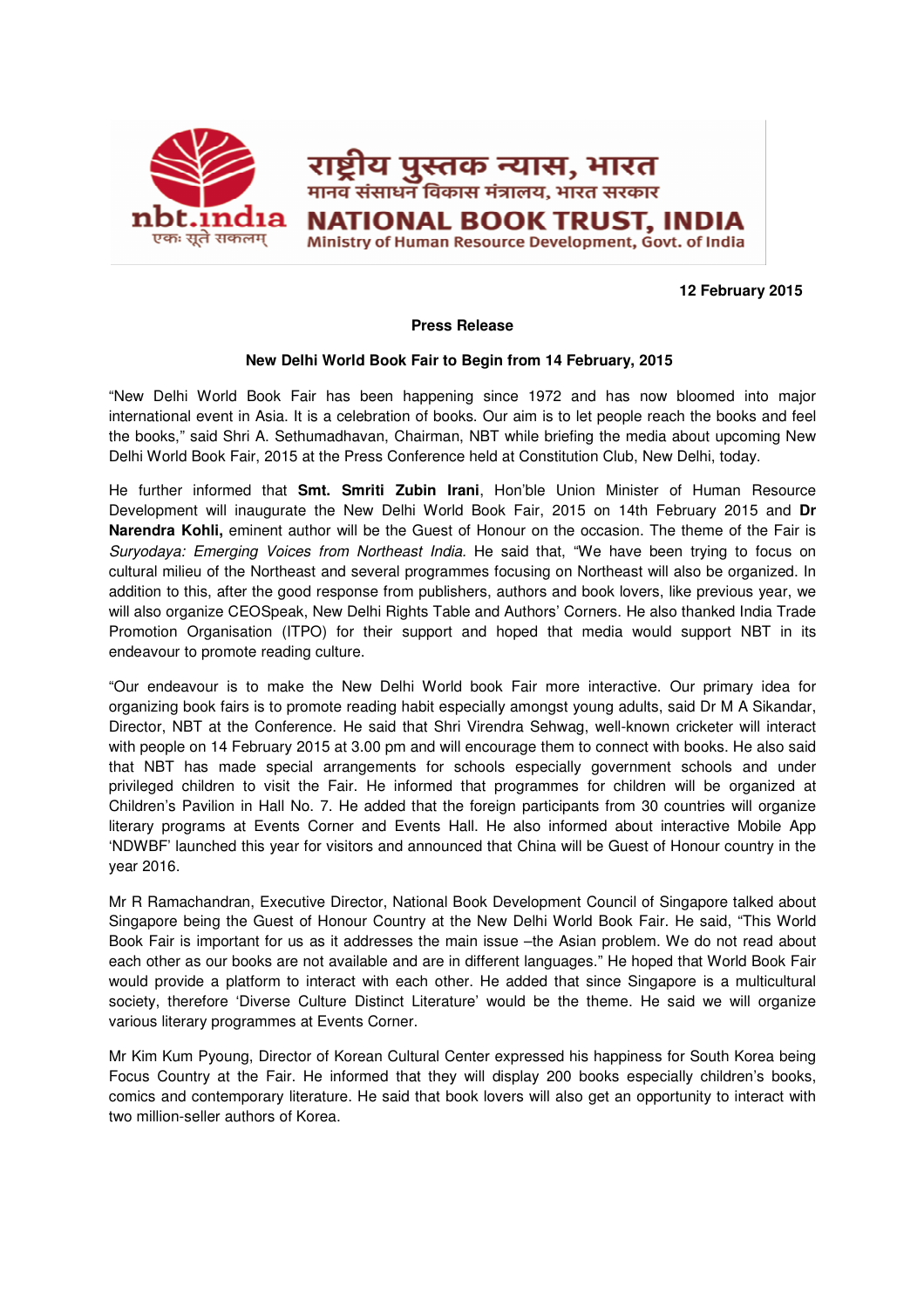Smt Meenakshi Singh, Officer-on-Special Duty, ITPO informed that ITPO has made special arrangements especially for senior citizens. Vehicles will be deputed at various Halls for ferrying the visitors. She also informed that on the closing ceremony on 22 February 2015 ITPO would award publishers for best display.

## **Major Highlights of New Delhi World Book Fair**

**Smt. Smriti Zubin Irani**, Hon'ble Union Minister of Human Resource Development will inaugurate the New Delhi World Book Fair, 2015 on 14th February 2015 at Hamsadhwani Theatre, Pragati Maidan, New Delhi at 11.00 am. **Dr Narendra Kohli,** eminent author is the Guest of Honour on the occasion. Mr Lim Thuan Kuan, Hon'ble High Commissioner of Singapore to India, will represent the Guest Country and Mr Lee Joon-Gyu Hon'ble Ambassador of Republic of Korea to India, will represent the Focus country.

**Theme Presentation:**Suryodaya: Emerging Voices from Northeast India is the theme programme at the New Delhi World Book Fair 2015. The NBT will focus on a rich corpus of writings from the region, the land and its people. The theme pavilion will also host a series of panel discussions on various aspects of writings, films and history of the region as well as performances.

**Guest of Honour Country:** Singapore is the Guest of Honour Country at the New Delhi World Book Fair 2015. As a part of its presentation, Singapore will participate with a 43- member strong delegation of publishers, writers and scholars to be led by Ms. Claire Chang, Chairperson, National Book Development Council, Singapore. Besides, an exhibition of some its recent publications, the special Singapore Pavilion will host a number of panel discussions, writers' meets, business round tables and cultural programmes.

**Focus Country:** This year, the Trust through its Focus Country programme has taken an initiative to facilitate dialogues, establish relationships and boost trade between Indian publishers and their foreign counterparts. This year South Korea is the Country of Focus, which will be participating with a 12-member delegation led by Mr. Koh Young-soo, the president of Korean Publishers Association. A select list of about 200 books published in Korea would be the focus of attraction. The books displayed will mostly be children's books, comics, contemporary literature and books on history, art and culture of Korea.

**Foreign Pavilion:**Nearly30 countries including Singapore, South Korea, Australia, China, Egypt, France, Indonesia, Iran, Germany, Japan, Malaysia, Nepal, Poland, Pakistan, Saudi Arabia, Spain, Sri Lanka, Turkey, UAE, USA, Sweden, Cuba, Austria, and international bodies like WHO, UNESCO, EUNIC among others, will be either displaying books in the Foreign Pavilion or organizing programmes.

**Children's Pavilion:** The Trust through its National Center for Children's Literature will put up a special Pavilion for Children at Hall No. 7 in Pragati Maidan, New Delhi. The Pavilion will exhibit a number of books, magazines and journals on various aspects of children's literature in Indian languages. NCCL will also organize several activities for children at the Pavilion in whichwell-known authors, illustrators, storytellers and professionals like Usha Venkataraman, Aabid Surti, Prayag Shukla, Dr Madhu Pant, Ajit Nainan, Sudhir Tailang, Rajnikant Shukla among others will interact with the children.

**B2B Activities:**NBT in association with FCCI will organise CEOSpeak Publishers Forum on 15 February 2015 in which more than 100 CEOs, MDs, Directors, and other Senior Executives from the publishing industry of India and abroad will participate and discuss book-trade related issues. NBT will also organize New Delhi Rights Table, a 2-day event on 16 & 17 February 2015 in which 80 participants from India and 27 countries including Bangladesh, Taiwan, Tehran, USA among others will participate. The Rights Table will offer a B2B match making sessions between publishers to book their own rights table, meet each other, present their products and tentatively finalize their interests and agreements for transfer of translations and other subsidiary rights of books available in English, Hindi and other Indian languages.